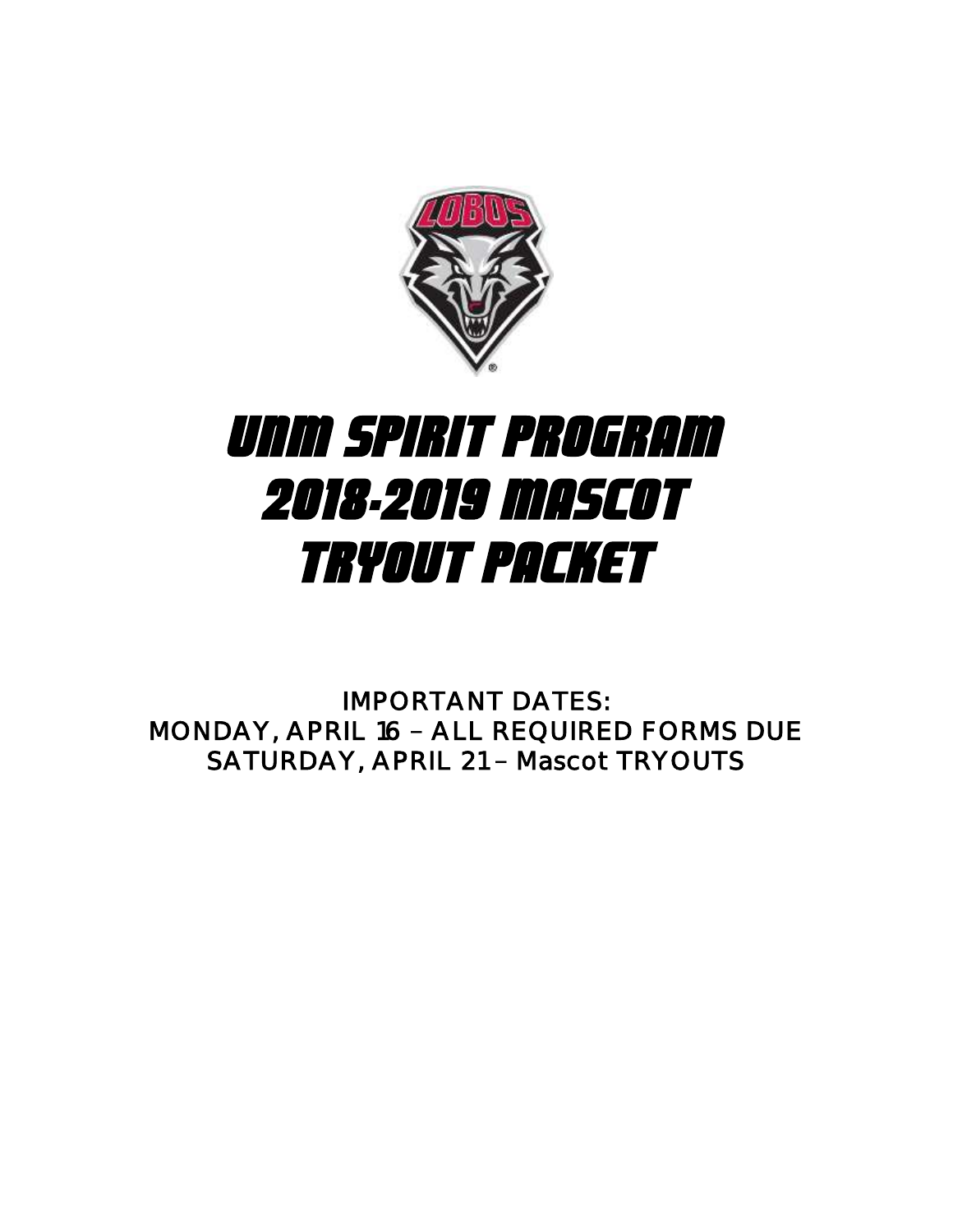#### **Mascot Tryout Information**

UNM Athletics will host individual tryout sessions on Saturday, April 21, 2017 at WisePies Arena—The Pit, to assess the abilities, leadership skills and potential of interested and qualified candidates. Candidates will be evaluated based upon skillset, attitude, personality, their ability to work with and collaborate with current and prospective team members and overall potential.

#### **Mascot Qualifications for Tryouts:**

- Incoming freshmen and transfer students must have completed the regular admissions application process before the posted deadlines and be accepted to UNM.
- Candidates must be in good academic and disciplinary standing with the university.
- Candidates must possess sufficient physical fitness and proper training to execute all required skills during the selection process.
- Candidates must have proof of Health Insurance. (Student insurance not accepted)
- The tryout packet and release form must be completed in its entirety and submitted by the stated due date.

#### **Skill Requirements:**

- Must be spirited and enthusiastic
- Must have excellent crowd interaction
- Must interact well with kids
- Must be in excellent physical condition
- Must be able to handle/deal with negativity from opposing teams' fans; always stay positive
- Must be accountable, timely and responsible
- Must be positive and respect your teammates, coaches and supervisors
- Must be willing to practice skillset and routines without direct supervision

#### **Commitment:**

- Must commit to program as a mascot for two full semesters
- Must attend a minimum of 20 community appearances per year (not including games)
- Must attend an average of one practice per week and mandatory spirit program workouts
- Must be available for training camp in mid-July
- Must maintain a minimum semester and cumulative GPA of 2.00
- Must commit to approximately 20-30 hours per week (appearances, games, practices and workouts)
- Must participate in program fundraising

#### **Audition Process Description:**

Mascot tryouts will consist of an interview with UNM Athletic Department staff and an audition that focuses on body language, enthusiasm, improvisation and dancing. Please wear comfortable or athletic clothes that are easy to move around in and tennis shoes. Once your application is received and processed, you will receive an email with audition time and specific location.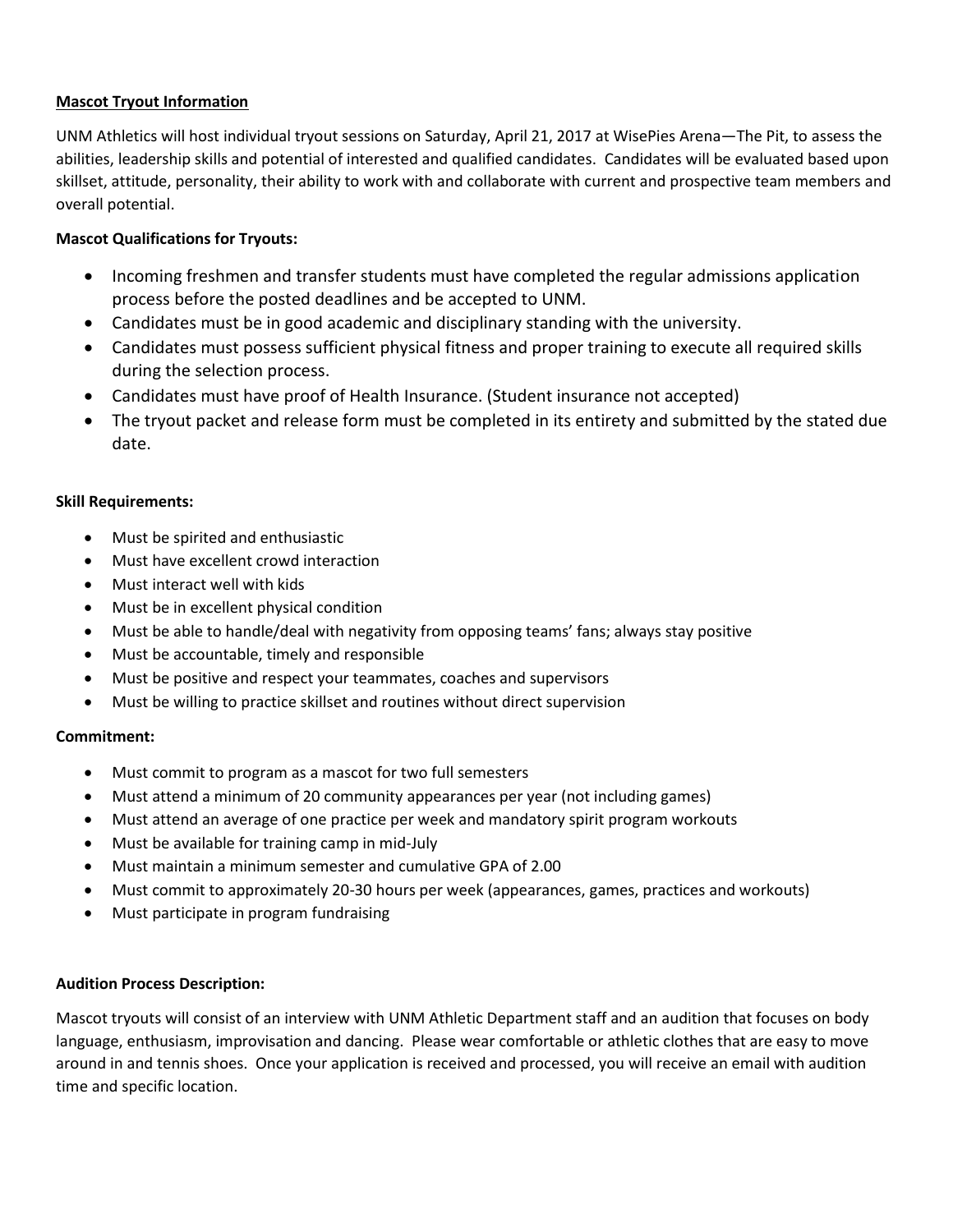### UNM SPIRIT PROGRAM <u> 2018-2019 TRYOUTS – JUDGES REFERENCE SHEET</u>

(Please print or type)

|                                                                                   | (Last)                       | (First)                    |           | (MI)     |
|-----------------------------------------------------------------------------------|------------------------------|----------------------------|-----------|----------|
|                                                                                   |                              |                            |           |          |
|                                                                                   |                              |                            |           |          |
| Circle one:                                                                       | High School Senior<br>Senior | Freshman                   | Sophomore | Junior   |
| High School Manual Manual Mear Graduated Migh School Manual Manual Mear Graduated |                              |                            |           | Cum. GPA |
|                                                                                   |                              | <b>Expected Graduation</b> |           | Cum. GPA |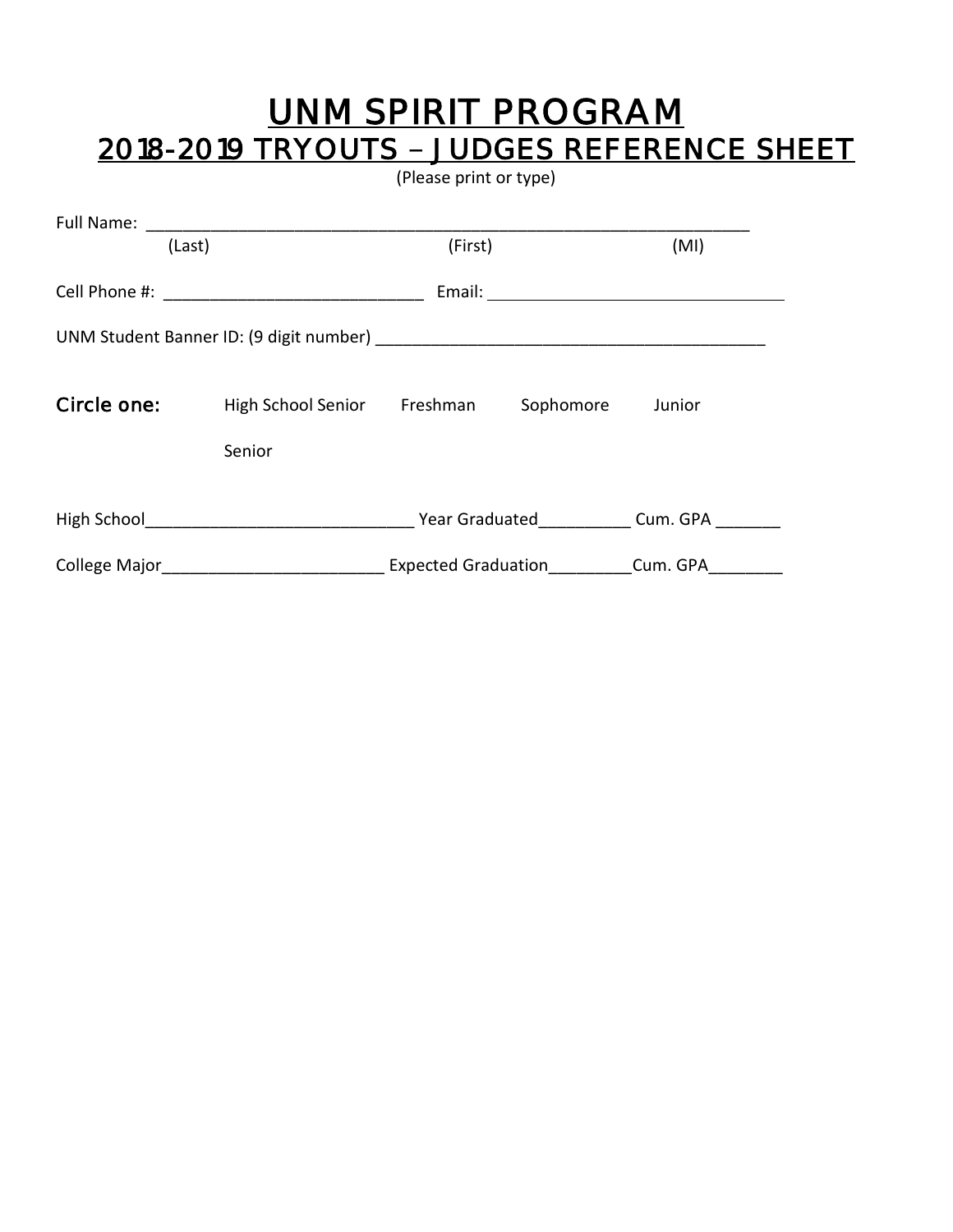

## UNM Spirit Program **Participant Release and Waiver Form**

**Name of Participant Name of Participant** 

**Liability Release:** I, \_\_\_\_\_\_\_\_\_\_\_\_\_\_\_\_\_\_\_\_\_\_\_\_\_\_\_\_\_\_\_\_\_\_\_\_\_\_\_\_\_\_\_, participant or as parent or legal guardian of \_\_\_\_\_\_\_\_\_\_\_\_\_\_\_\_\_\_\_\_\_\_\_\_\_\_\_\_\_\_\_\_\_\_\_, a minor (if participant is under the age of 18), hereby grant the permission necessary to allow participation in the UNM Spirit Program Tryouts. I, on my own behalf and on behalf of the participant, further agree to release and to hold harmless The University of New Mexico, Athletic Administration, UNM Spirit Program and Spirit Program Staff from any and all liability arising out of or connected with the UNM Spirit Program Tryouts. This includes any claim arising out of or connected with any illness or injury (minimal, serious, catastrophic and /or death) that participant may incur or sustain during the clinic or any activity associated with the event. The terms hereof shall serve as a release and assumption of all risk for my heirs, estate executor administrator, assignees and for all members of my family.

**Assuming Risk:** I, in my own behalf and on behalf of participant, acknowledge and agree that such participation subjects the participant to the possibility of physical illness or injury (minimal, serious, catastrophic, and/or death) and that I acknowledge that the participant is assuming the risk of such illness or injury by participation in the UNM Spirit Program Tryouts. Because of the dangers of participation in the UNM Spirit Program Tryouts, I recognize the importance of following the instructions regarding practicing and performing based on the AACCA rules/guidelines set forth.

I, on my own behalf and on behalf of participant, hereby warrant that I have read this Participant Release and Waiver Form in its entirety and fully understand its contents. I am aware that this form releases The University of New Mexico, Athletic Administration, UNM Spirit Program and Spirit Program Staff from liability and contains an acknowledgement of my voluntary and knowing assumption of the risk of injury or illness. I, on my own behalf and on behalf of participant, have signed this document voluntarily and of my own free will.

**\_\_\_\_\_\_\_\_\_\_\_\_\_\_\_\_\_\_\_\_\_\_\_\_\_\_\_\_\_\_\_\_\_\_\_\_\_\_\_\_\_\_\_\_\_\_\_\_\_\_\_\_\_\_\_\_\_\_\_\_\_\_\_ \_\_\_\_\_\_\_\_\_\_\_\_\_\_\_\_\_\_\_\_\_\_\_**

\_\_\_\_\_\_\_\_\_\_\_\_\_\_\_\_\_\_\_\_\_\_\_\_\_\_\_\_\_\_\_\_\_\_\_\_\_\_\_\_\_\_\_\_\_\_\_\_\_\_\_\_\_\_\_\_\_\_\_\_\_\_\_ \_\_\_\_\_\_\_\_\_\_\_\_\_\_\_\_\_\_\_\_\_\_

**Signature of Parent of Legal Guardian Date According to the United State Date (if participant is under the age of 18)**

Relationship to Minor: **William Strategies** 

**Signature of Participant Community Community Community Community Community Community Community Community Community** 

**Every participant must have an original, completed and signed release form to turn in with their tryout application in order to participate.**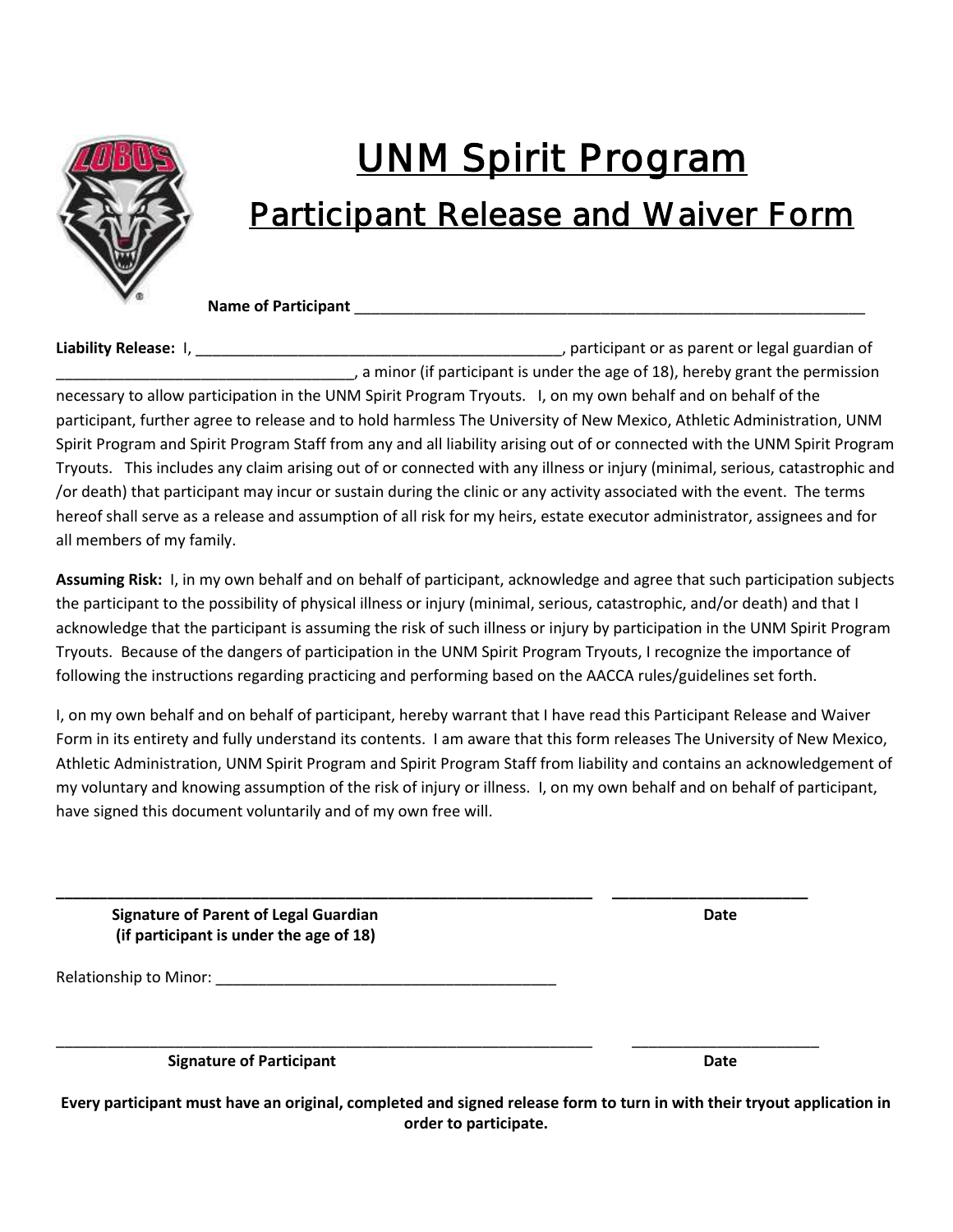### UNM SPIRIT PROGRAM 2018-2019 INFORMATION & EMERGENCY CONTACT SHEET

| Emergency Contact #: ________________ |  |  |  |  |
|---------------------------------------|--|--|--|--|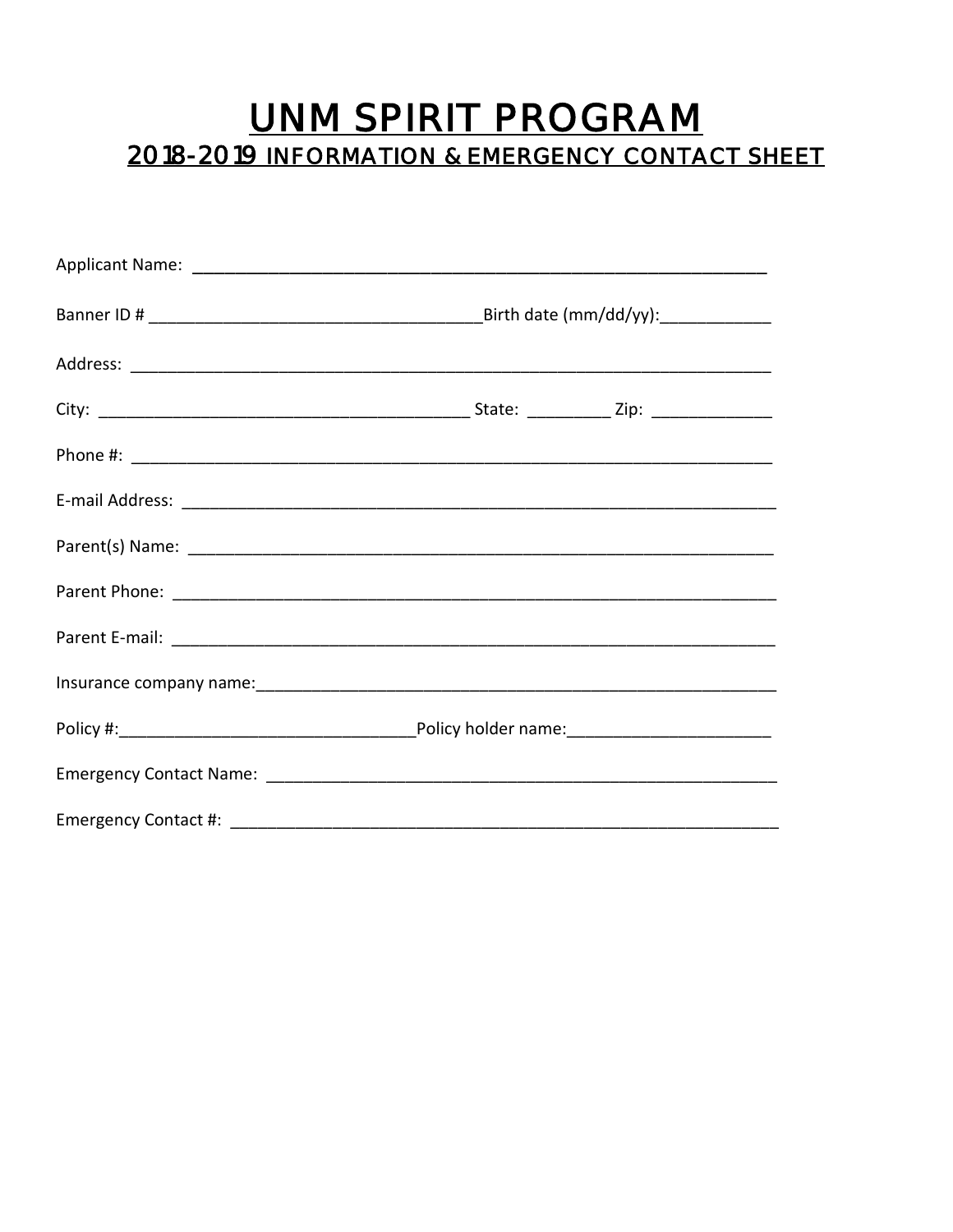## UNM Mascot Questionnaire

Please answer the following questions in 3-4 sentences.

Why do you want to be a member of the mascot team?

Why do you feel you are an ideal candidate to be selected as a mascot for the UNM Athletics Department?

Describe a situation when you've had to work with a team.

Tell us a time that you've demonstrated leadership.

The mascot members are often in front of large crowds. Give us an example about a time when you've had to entertain a large group of people and if you haven't, give us an example of how you would entertain a large crowd.